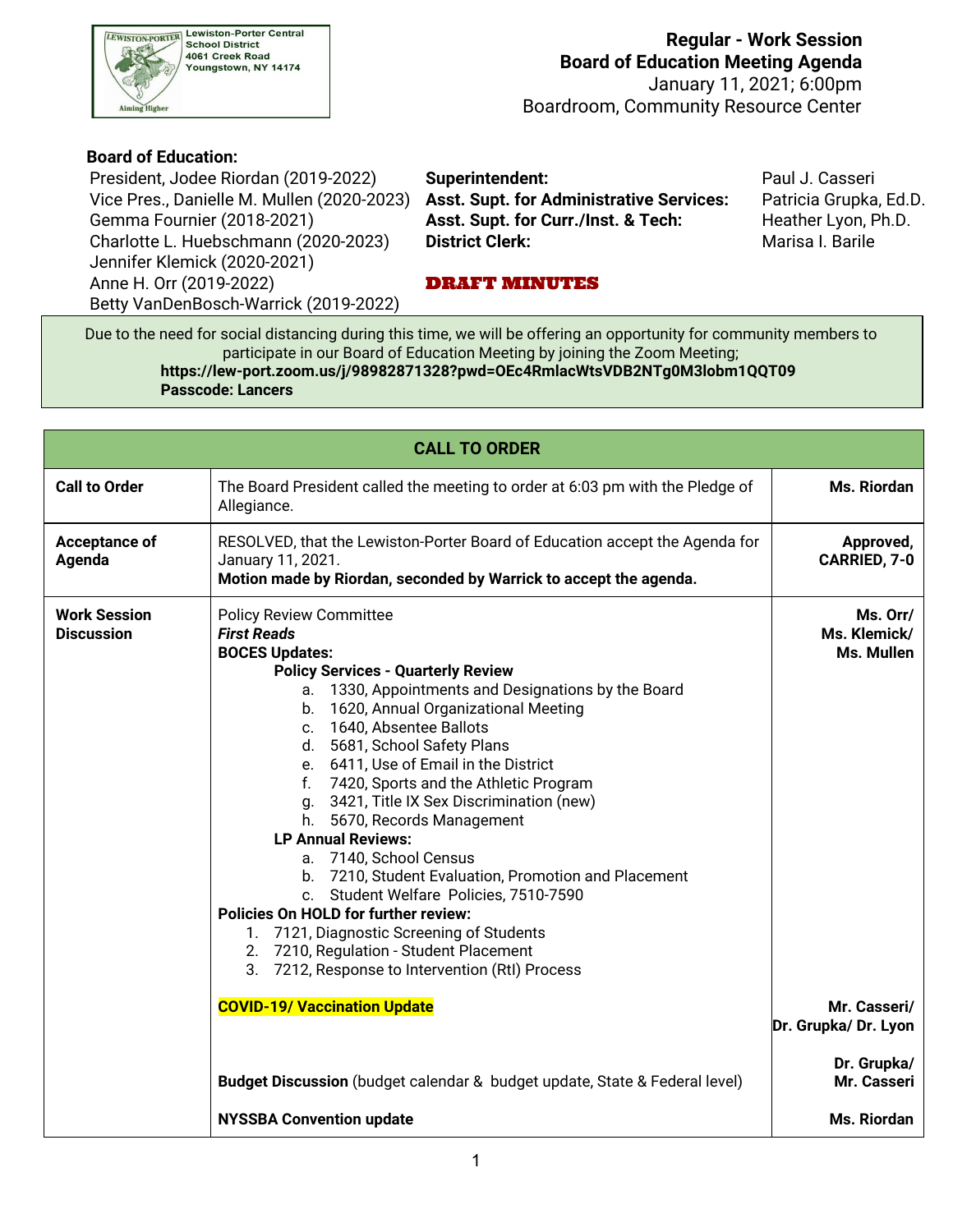

## **Regular - Work Session Board of Education Meeting Agenda**

 January 11, 2021; 6:00pm Boardroom, Community Resource Center

| <b>NEW BUSINESS</b>                                                                                                                                                     |                                                                                                                                                                                                                                                                                                                                                                                                                                                                                                                                                                                                                                                                                                                                                                                                                                                                                                                                                                                                                                                                                                                                                                                                                                                                                                                                                                                                                                                                                                                                                                                                                                                                                                                                                                                                                                                                                                                                                                                                                                                                                                                               |                                          |  |  |  |  |
|-------------------------------------------------------------------------------------------------------------------------------------------------------------------------|-------------------------------------------------------------------------------------------------------------------------------------------------------------------------------------------------------------------------------------------------------------------------------------------------------------------------------------------------------------------------------------------------------------------------------------------------------------------------------------------------------------------------------------------------------------------------------------------------------------------------------------------------------------------------------------------------------------------------------------------------------------------------------------------------------------------------------------------------------------------------------------------------------------------------------------------------------------------------------------------------------------------------------------------------------------------------------------------------------------------------------------------------------------------------------------------------------------------------------------------------------------------------------------------------------------------------------------------------------------------------------------------------------------------------------------------------------------------------------------------------------------------------------------------------------------------------------------------------------------------------------------------------------------------------------------------------------------------------------------------------------------------------------------------------------------------------------------------------------------------------------------------------------------------------------------------------------------------------------------------------------------------------------------------------------------------------------------------------------------------------------|------------------------------------------|--|--|--|--|
| <b>Approval of SEQRA</b><br><b>Negative</b><br><b>Declaration for</b><br><b>Primary Education</b><br><b>Center Emergency</b><br><b>Crawlspace</b><br><b>Ventilation</b> | <b>WHEREAS, the Lewiston-Porter Central School District (the "District") and its</b><br>Board of Education (the "Board"), in an effort to improve its educational<br>facilities, propose to undertake a Primary Education Center Emergency<br>Crawlspace Ventilation project consisting of various HVAC and Plumbing work;<br>and<br><b>WHEREAS, the proposed Primary Education Center Emergency Crawlspace</b><br>Ventilation project action has been classified as an "Unlisted" action under the<br>State Environmental Quality Review Act ("SEQRA"), and the District / Board is<br>the "Lead Agency" for purposes of undertaking the environmental review of the<br>proposed action; and<br><b>WHEREAS, the District / Board has duly considered the proposed action, the</b><br>Environmental Assessment Form, the criteria for determining whether the<br>action will have a significant adverse impact on the environment as set forth in<br>6 N.Y.C.R.R. § 617.7(c) of the SEQRA regulations, and such other information<br>deemed appropriate; and<br><b>WHEREAS, the District / Board has identified the relevant areas of</b><br>environmental concern, has taken a hard look at these areas, and has made a<br>reasoned elaboration of the basis for its determination.<br>NOW, THEREFORE, BE IT RESOLVED by the Lewiston-Porter Central School<br>District Board of Education that:<br>The District / Board is the lead agency under SEQRA, the Primary<br>1.<br>Education Center Emergency Crawlspace Ventilation project is an "Unlisted"<br>action, and it will not result in a significant adverse impact on the environment.<br>The attached Negative Declaration, incorporated herein by reference, is<br>2.<br>issued and adopted for the reasons stated in the attached Negative<br>Declaration.<br>The Superintendent of the District is authorized to sign and file or have<br>3.<br>filed on behalf of the District and its Board all documents necessary to comply<br>with SEQRA.<br>This resolution is effective immediately.<br>4.<br>Motion made by Riordan, seconded by Mullen to approve NA-1. | <b>NA-1</b><br>Approved,<br>CARRIED, 7-0 |  |  |  |  |
| <b>Approval of</b><br><b>Greater Niagara</b><br><b>Mechanical Inc.</b><br><b>Contract</b>                                                                               | RESOLVED, upon the recommendation of the Assistant Superintendent for<br>Administrative Services, that the Lewiston-Porter Board of Education approve<br>the Greater Niagara Mechanical Inc. contract to perform the emergency<br>crawlspace work at the Primary Education Center.<br>Motion made by Riordan, seconded by Warrick to approve NA-2.                                                                                                                                                                                                                                                                                                                                                                                                                                                                                                                                                                                                                                                                                                                                                                                                                                                                                                                                                                                                                                                                                                                                                                                                                                                                                                                                                                                                                                                                                                                                                                                                                                                                                                                                                                            | <b>NA-2</b><br>Approved,<br>CARRIED, 7-0 |  |  |  |  |
| <b>Approval for New</b><br><b>Minimum Wage</b>                                                                                                                          | <b>RESOLVED, upon the recommendation of the Assistant Superintendent for</b><br>Administrative Services, that the Lewiston-Porter Board of Education approve                                                                                                                                                                                                                                                                                                                                                                                                                                                                                                                                                                                                                                                                                                                                                                                                                                                                                                                                                                                                                                                                                                                                                                                                                                                                                                                                                                                                                                                                                                                                                                                                                                                                                                                                                                                                                                                                                                                                                                  | $NA-3$<br>Approved,                      |  |  |  |  |
|                                                                                                                                                                         | the New York State minimum wage of 12.50/hr effective December 31, 2020.                                                                                                                                                                                                                                                                                                                                                                                                                                                                                                                                                                                                                                                                                                                                                                                                                                                                                                                                                                                                                                                                                                                                                                                                                                                                                                                                                                                                                                                                                                                                                                                                                                                                                                                                                                                                                                                                                                                                                                                                                                                      | CARRIED, 7-0                             |  |  |  |  |
|                                                                                                                                                                         | Motion made by Riordan, seconded by Mullen to approve NA-3.                                                                                                                                                                                                                                                                                                                                                                                                                                                                                                                                                                                                                                                                                                                                                                                                                                                                                                                                                                                                                                                                                                                                                                                                                                                                                                                                                                                                                                                                                                                                                                                                                                                                                                                                                                                                                                                                                                                                                                                                                                                                   |                                          |  |  |  |  |
|                                                                                                                                                                         |                                                                                                                                                                                                                                                                                                                                                                                                                                                                                                                                                                                                                                                                                                                                                                                                                                                                                                                                                                                                                                                                                                                                                                                                                                                                                                                                                                                                                                                                                                                                                                                                                                                                                                                                                                                                                                                                                                                                                                                                                                                                                                                               |                                          |  |  |  |  |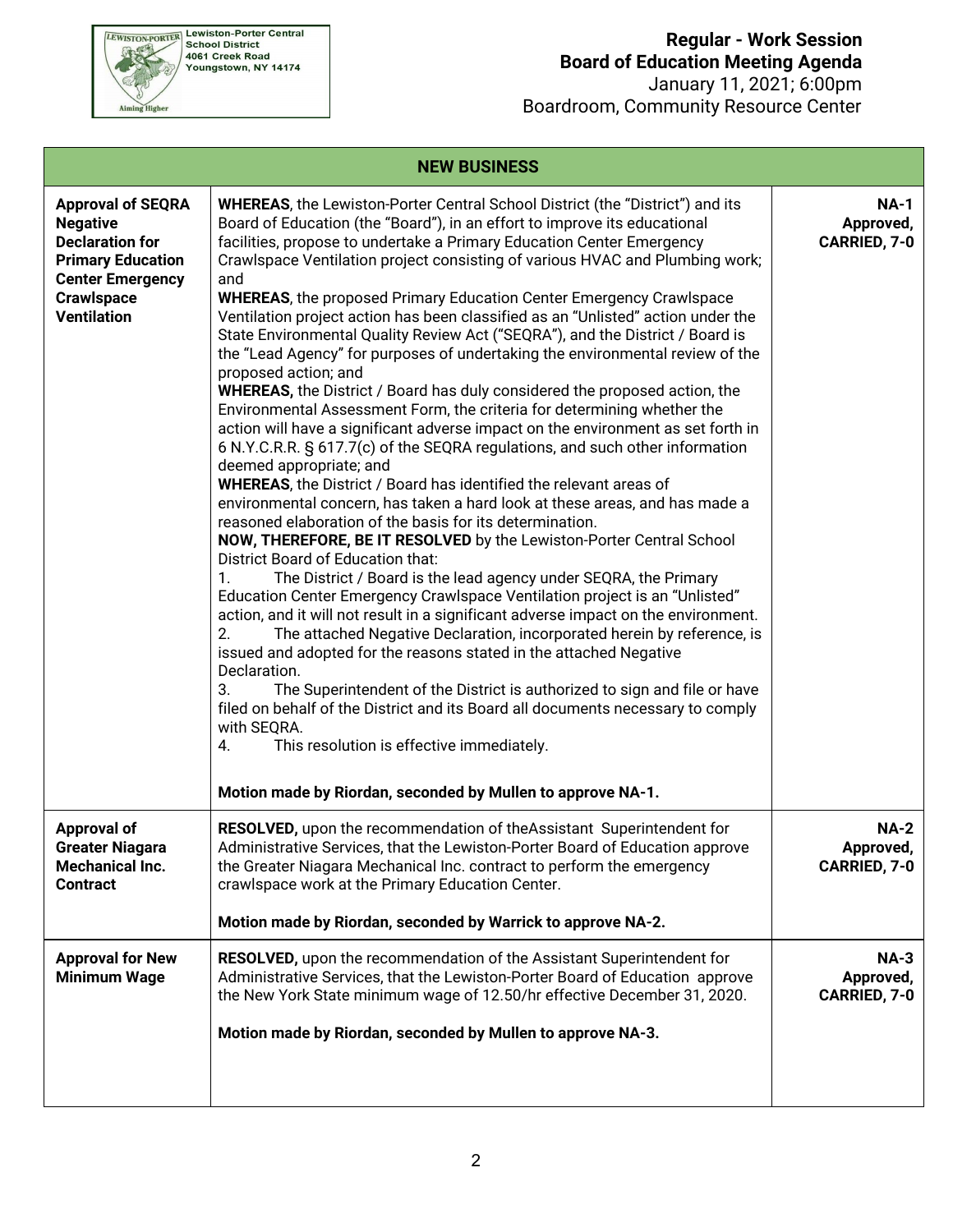

 January 11, 2021; 6:00pm Boardroom, Community Resource Center

|                                              |                                                                                                                                                                                                  |                                                                                                                                                                                              |                            |             | <b>PERSONNEL - CONSENT AGENDA</b>     |                                  |                      |            |                           |  |
|----------------------------------------------|--------------------------------------------------------------------------------------------------------------------------------------------------------------------------------------------------|----------------------------------------------------------------------------------------------------------------------------------------------------------------------------------------------|----------------------------|-------------|---------------------------------------|----------------------------------|----------------------|------------|---------------------------|--|
|                                              | Motion made by Riordan, seconded Warrick to approve the Personnel<br>Consent Agenda combining PRNI, PLI, PAA, PANI, PACA, PASI, PACC,<br>PAC.                                                    |                                                                                                                                                                                              |                            |             |                                       |                                  |                      |            | Approved,<br>CARRIED, 7-0 |  |
| <b>Resignations/</b><br><b>Rescissions -</b> | <b>RESOLVED</b> , upon the recommendation of the Superintendent of Schools, that<br>the Lewiston-Porter Board of Education accept the consent agenda for<br>resignations/rescissions.            |                                                                                                                                                                                              |                            |             |                                       |                                  |                      |            |                           |  |
| <b>Non-Instructional</b>                     | <b>Name</b>                                                                                                                                                                                      |                                                                                                                                                                                              |                            | <b>Date</b> |                                       | <b>Position</b><br><b>Reason</b> |                      |            | <b>PRNI</b>               |  |
|                                              | Joy Putnam-Fabiano                                                                                                                                                                               |                                                                                                                                                                                              |                            | 6/30/2021   | <b>Teacher Aide</b>                   |                                  | Retirement           |            |                           |  |
|                                              | <b>Robin Clark</b>                                                                                                                                                                               |                                                                                                                                                                                              |                            | 6/30/2021   | <b>Teacher Aide</b>                   |                                  | Retirement           |            |                           |  |
| Leaves -<br><b>Instructional</b>             | <b>Name</b>                                                                                                                                                                                      | RESOLVED, upon the recommendation of the Superintendent of Schools, that<br>the Lewiston-Porter Board of Education accept the consent agenda for<br>unpaid leaves of Absence.<br><b>Date</b> |                            |             | <b>Tenure</b>                         |                                  | Reason               |            | <b>PLI</b>                |  |
|                                              | Maria<br>Frederick                                                                                                                                                                               | Extended to 4/12/2021                                                                                                                                                                        |                            |             | Art                                   |                                  | <b>Child Rearing</b> |            |                           |  |
|                                              | <b>Emily Brook</b>                                                                                                                                                                               | 1/15/2021 - 1/31/2021                                                                                                                                                                        |                            |             | Social Worker<br><b>Child Rearing</b> |                                  |                      |            |                           |  |
| <b>Appointments -</b><br><b>Annual</b>       | RESOLVED, upon the recommendation of the Superintendent of Schools, that<br>the Lewiston-Porter Board of Education accept the consent agenda for the<br>following 2020-2021 annual appointments. |                                                                                                                                                                                              |                            |             |                                       |                                  |                      | <b>PAA</b> |                           |  |
|                                              | <b>Name</b>                                                                                                                                                                                      | <b>Appointment</b>                                                                                                                                                                           |                            |             | Salary/Stipend                        |                                  |                      |            |                           |  |
|                                              | <b>Elizabeth Cardwell</b>                                                                                                                                                                        |                                                                                                                                                                                              | <b>Clinical Supervisor</b> |             |                                       | \$950                            |                      |            |                           |  |
| <b>Appointments -</b>                        | RESOLVED, upon the recommendation of the Superintendent of Schools, that<br>the Lewiston-Porter Board of Education accept the consent agenda for<br>Non-Instructional appointments.              |                                                                                                                                                                                              |                            |             |                                       |                                  |                      |            |                           |  |
| <b>Non-Instructional</b>                     | <b>Name</b>                                                                                                                                                                                      | <b>Date</b>                                                                                                                                                                                  | <b>Position</b>            |             | <b>Salary</b>                         |                                  |                      |            | <b>PANI</b>               |  |
|                                              | Sandra Silvaggi                                                                                                                                                                                  |                                                                                                                                                                                              | 1/4/2021                   |             | Prob. Sr. Typist                      | \$13.84                          |                      |            |                           |  |
|                                              |                                                                                                                                                                                                  |                                                                                                                                                                                              |                            |             |                                       |                                  |                      |            |                           |  |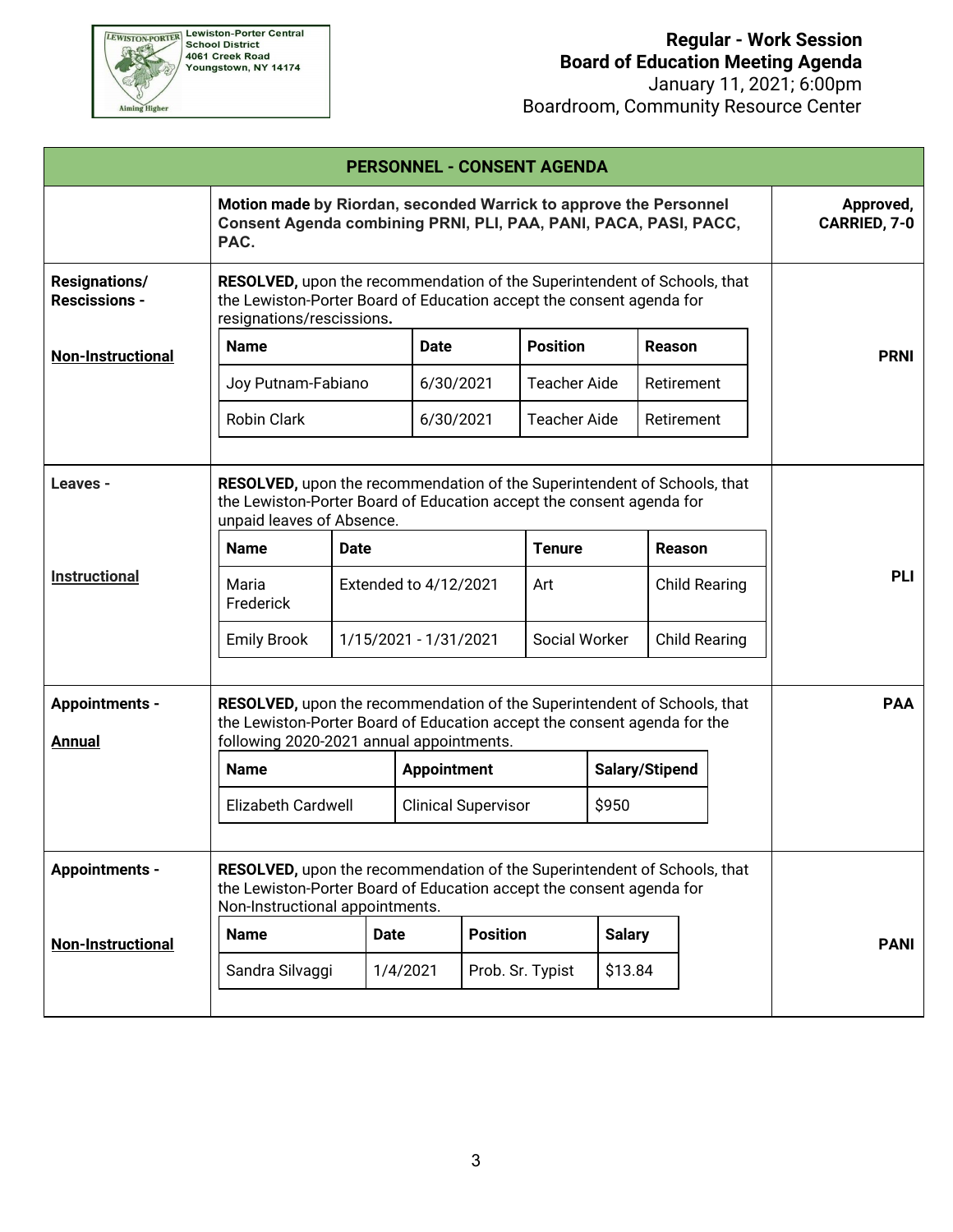

### **Regular - Work Session Board of Education Meeting Agenda**

 January 11, 2021; 6:00pm Boardroom, Community Resource Center

| <b>Appointments -</b>                                 | <b>RESOLVED, upon the recommendation of the Superintendent of Schools, that</b><br>the Lewiston-Porter Board of Education accept the consent agenda for the<br>following change in assignment.                                                                                                                                                                                         |                                            |                               |                 |                   |                | <b>PACA</b> |
|-------------------------------------------------------|----------------------------------------------------------------------------------------------------------------------------------------------------------------------------------------------------------------------------------------------------------------------------------------------------------------------------------------------------------------------------------------|--------------------------------------------|-------------------------------|-----------------|-------------------|----------------|-------------|
| Change in                                             | <b>Name</b>                                                                                                                                                                                                                                                                                                                                                                            | <b>Date</b>                                |                               | <b>Position</b> |                   | To             |             |
| <b>Assignment</b>                                     | Laura McLaughlin                                                                                                                                                                                                                                                                                                                                                                       | 1/4/2021                                   | <b>Occupational Therapist</b> |                 | .50 FTE           | .75 FTE        |             |
| <b>Appointments -</b>                                 | RESOLVED, upon the recommendation of the Superintendent of Schools, that<br>the Lewiston-Porter Board of Education accept the consent agenda for<br>substitute appointments, without benefits, except as required by law, to be<br>utilized on an as needed basis at the discretion of the Superintendent.<br>Services shall be at-will and at the pleasure of the Board of Education. |                                            |                               |                 |                   |                |             |
|                                                       | <b>Name</b>                                                                                                                                                                                                                                                                                                                                                                            | <b>Date</b>                                |                               | <b>Position</b> | <b>Daily Rate</b> |                |             |
| <b>Substitutes</b><br>Instructional                   | Lori Lachowski                                                                                                                                                                                                                                                                                                                                                                         | 12/18/2020                                 |                               | Certified       | \$122.50          |                | <b>PASI</b> |
|                                                       | Megan Westbrook                                                                                                                                                                                                                                                                                                                                                                        | 12/18/2020                                 |                               | Non-Certified   | \$112.50          |                |             |
| <b>Appointments -</b>                                 | RESOLVED, upon the recommendation of the Superintendent of Schools, that<br>the Lewiston-Porter Board of Education accept the consent agenda for<br>Co-Curricular & Extra-Curricular appointments.                                                                                                                                                                                     |                                            |                               |                 |                   |                | <b>PACC</b> |
|                                                       | <b>Name</b>                                                                                                                                                                                                                                                                                                                                                                            | <b>Appointment</b>                         | Cat./Step                     |                 | <b>Stipend</b>    |                |             |
| <b>Co-Curricular &amp;</b><br><b>Extra-Curricular</b> | Vicki Way                                                                                                                                                                                                                                                                                                                                                                              | <b>MS Activity</b><br>Club/Student Council |                               | $VI-3$          | \$1,514           |                |             |
|                                                       | Annette Rayome                                                                                                                                                                                                                                                                                                                                                                         | <b>MS Activity</b><br>Club/Student Council |                               | $VI-3$          | \$1,514           |                |             |
| <b>Appointments -</b>                                 | RESOLVED, upon the recommendation of the Superintendent of Schools,<br>that the Lewiston-Porter Board of Education accept the consent agenda for<br>Coaching appointments.<br>Winter 2020-2021                                                                                                                                                                                         | <b>PAC</b>                                 |                               |                 |                   |                |             |
| Coaching                                              | <b>Name</b>                                                                                                                                                                                                                                                                                                                                                                            | <b>Appointment</b>                         |                               | Cat./Step       |                   | <b>Stipend</b> |             |
|                                                       | Joseph Lauzonis                                                                                                                                                                                                                                                                                                                                                                        | V Boys' Swimming                           |                               | $I-3$           |                   | \$6,125        |             |
|                                                       | Emily LaGamba                                                                                                                                                                                                                                                                                                                                                                          | JV Boys' Swimming                          |                               | $II-1$          |                   | \$3,240        |             |
|                                                       | Ashley Jones                                                                                                                                                                                                                                                                                                                                                                           | <b>Swimming Assistant</b>                  |                               | $VIII-3$        |                   | \$2,651        |             |
|                                                       | Alexis Wade                                                                                                                                                                                                                                                                                                                                                                            | <b>Bowling</b>                             |                               | $III-2$         |                   | \$2,919        |             |
|                                                       |                                                                                                                                                                                                                                                                                                                                                                                        |                                            |                               |                 |                   |                |             |